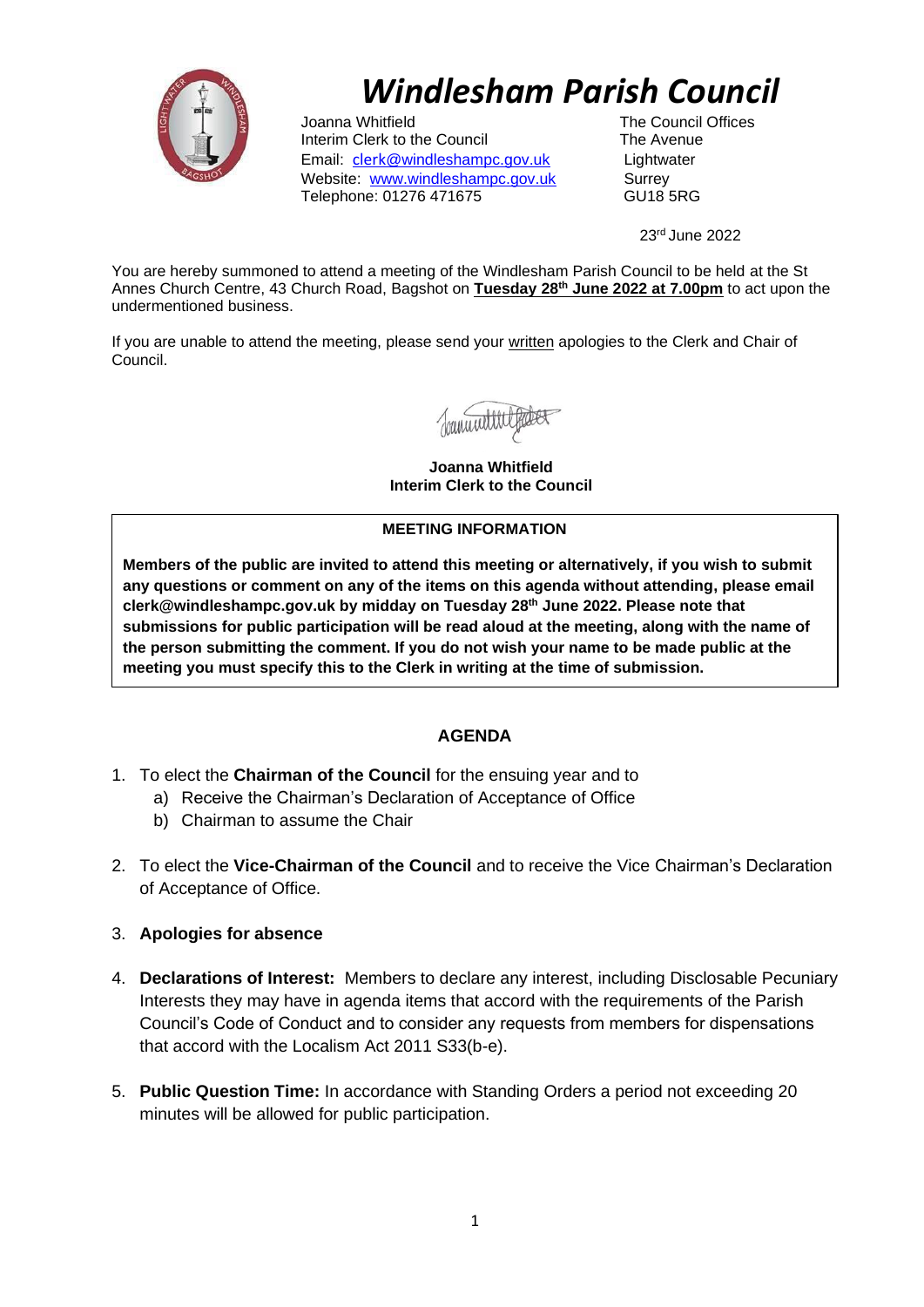- 6. **Exclusion of the Press and Public.** To agree any items to be dealt with after the public, including the press, have been excluded under S1(2) of the Public Bodies (Admission to Meetings) Act 1960.
- 7. **Council Minutes:** To approve as a correct record, the open minutes of the previous meeting held on 31<sup>st</sup> May 2022
- 8. **Committee and Sub-Committee Minutes**: To approve the open minutes and recommendations therein of the recent committee and sub-committee meetings and to review and adopt any recommendations and agreements contained therein:

To note the open minutes of the recent village committee and sub-committee meetings:

- Bagshot Committee -5<sup>th</sup> April 2022
- Lightwater Committee  $-12<sup>th</sup>$  April 2022
- Windlesham Committee  $-12<sup>th</sup>$  April 2022, 31<sup>st</sup> May 2022

Note: The above Minutes have been ratified at the relevant Village Committee meetings.

### **9. Finance - accounts for payment**

- **a. Accounts for payment**
- **10. To receive written reports from:**
	- **a.** Surrey County Council;
	- **b.** Surrey Heath Borough Council
- **11. To consider how Council will review future planning applications**
- **12. To discuss Christmas provision 2022**
	- **a. Christmas Trees**
	- **b. Christmas Lights**
- **13. Working Party Updates**
	- **a. Strategic Plan Working Party**
	- **b. Policy Review Working Party**
- **14. To discuss a wayleave request from Swish Fibre with regard to land at Mill Pond, Windlesham.**
- **15. Outside Organisations -** To receive any reports from representatives on outside organisations.
- **16. Project Updates -** Status updates on outstanding projects
- **17. Clerks Update**
- **18. Correspondence**